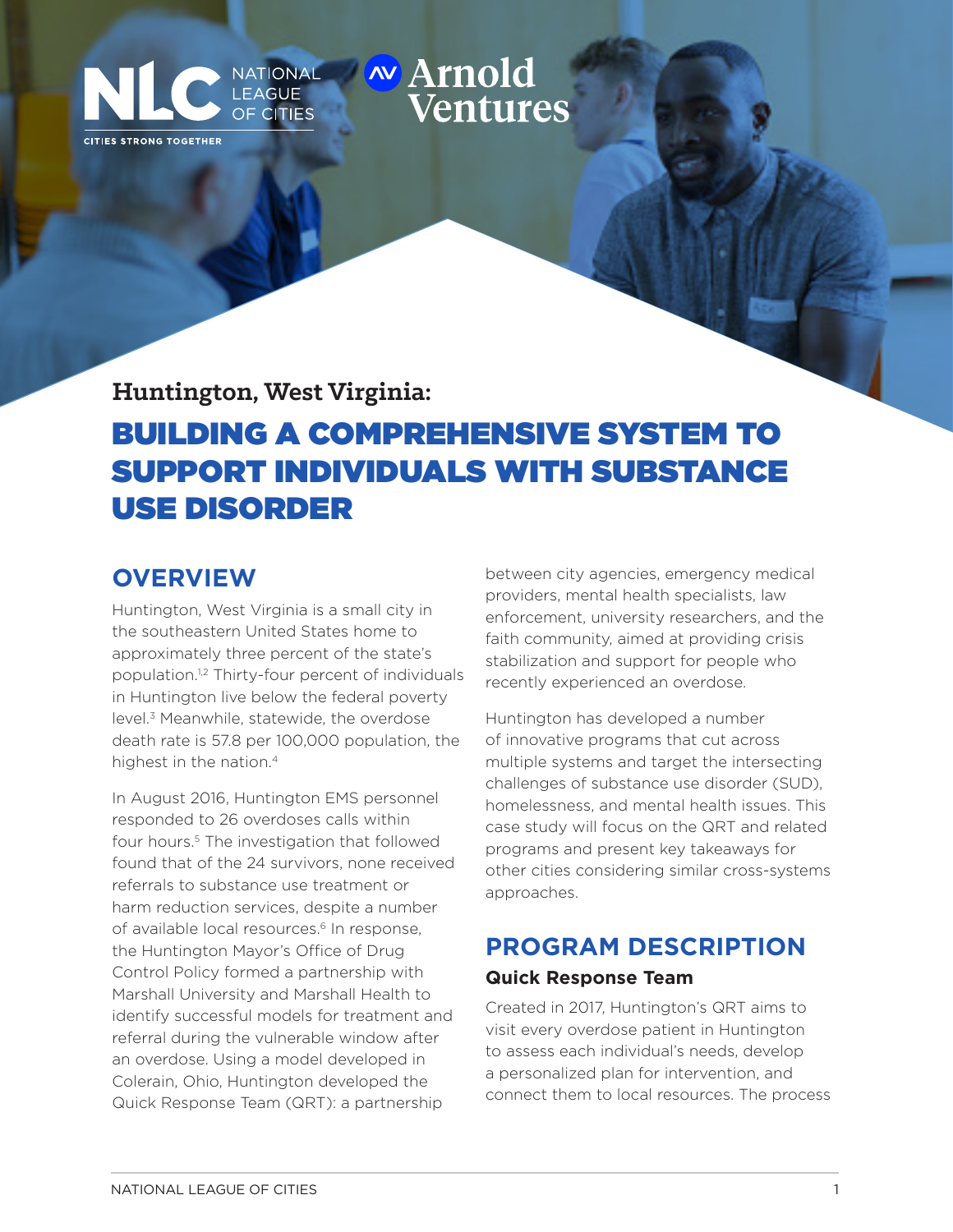begins when a person calls 911 to report an overdose, and an EMS squad is dispatched. Cabell County EMS (CCEMS) workers provide emergency services to individuals who have experienced overdoses and collect their information for possible QRT followup. Within one day, the CCEMS flags any overdose-related calls for the QRT.

The QRT screens the call records to determine whether these cases are appropriate for intervention. If an overdose appears to be related to substance use disorder upon review, the QRT assembles a team consisting of an EMS practitioner, a mental health provider or a certified peer recovery coach, a law enforcement officer in plain clothes, and a faith leader to follow up with the individual within 72 hours.

The QRT prioritizes follow-up according to three tiers. First priority is given to people who the QRT has not yet contacted, followed by people who the QRT could not locate during previous efforts. Finally, the QRT reaches out to people who were previously contacted and chose not to engage in treatment but expressed interest in being contacted at a later date.

During their visits, the QRT speaks with each individual to assess their needs and connect individuals to the region's numerous addiction service providers and support services. The QRT collects qualitative data from each encounter, including age, gender, substance use, overdose location, and whether the person accepted treatment. Data are recorded using a master spreadsheet and later entered into Cordata, a care coordination tool.<sup>7,8</sup>

Every QRT member is trained in Screening, Brief Intervention, and Referral to Treatment (SBIRT) and motivational interviewing through Marshall University. SBIRT is an evidence-based practice used to identify,

reduce, and prevent problematic use and dependence on alcohol and illicit drugs. Marshall University's SBIRT program brings together expertise from eight departments across Marshall University including the School of Medicine, School of Pharmacy, and School of Physical Therapy. Over the course of three years, the university trained 5,000 people in SBIRT.9

## **RESULTS**

While the QRT program is in its infancy, it has realized some success. In 2017, CCEMS responded to 1,831 suspected overdose calls. A year later, CCEMS responded to 1,039 suspect overdose calls, a decrease of 40 percent. County officials note that this decrease is likely due to a multitude of factors, including the QRT program, enhanced education, prevention, drug trends, and response efforts.<sup>10</sup> Further, of the 650 individuals the QRT contacted between December 2017 and June 2019, approximately 30 percent entered treatment.<sup>11,12</sup> While the county would like to see this percentage continue to increase, it is a promising and significant improvement from the 0 percent of cases referred to substance use treatment or harm reduction services that provided the impetus for the creation of the QRT.

### **FINANCING AND SUSTAINABILITY**

To create the QRT, Marshall University, Marshall Health, Cabell Huntington Hospital, St. Mary's Hospital, and Huntington Mayor's Office of Drug Control worked together to apply for grants from the U.S. Department of Health and Human Services (HHS) and the U.S. Department of Justice (DOJ). In September 2017, they received \$1.3 million from HHS and \$300,000 from DOJ to fund the QRT during its first three years of operation. The American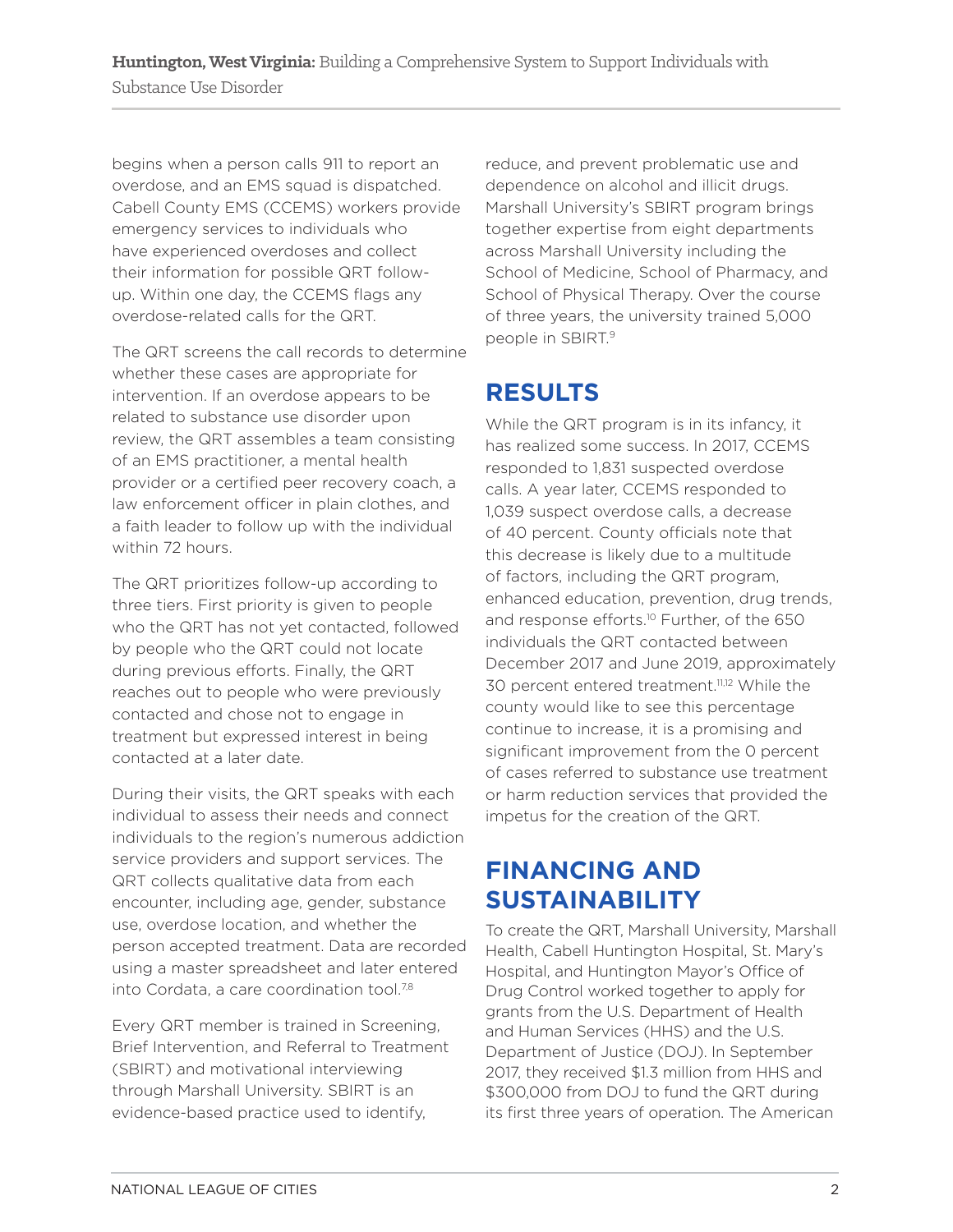Red Cross donated naloxone and disposable CPR kits for the QRT.<sup>13</sup>

Additional local services for people coping with substance use disorder are largely supported through federal funding awarded to Marshall University Research Corporation. SBIRT trainings for the greater Huntington community are also supported by a Substance Abuse and Mental Health Services Administration (SAMHSA) grant awarded to Marshall University.<sup>14</sup>

### **COLLABORATION ACROSS SYSTEMS**

The QRT works with a number of other organizations in Huntington to coordinate treatment and care for individuals experiencing overdose. Below are just a few examples of the partners that collaborate across systems with the QRT:

### **PROACT**

For the general population within Huntington with substance use disorder, the QRT utilizes the services of the Provider Response Organization for Addiction Care and Treatment (PROACT).

The PROACT is an outpatient substance use disorder treatment center that brings together behavioral, social and medical resources from the community to provide comprehensive care to those seeking treatment.15 PROACT was founded to address a need for immediate linkage to addiction services in Huntington, as many people who sought help at emergency departments or hospitals were being turned away due to capacity or capability constraints. PROACT is a joint effort led by Cabell Huntington Hospital, Marshall Health and St. Mary's Medical Center, in partnership with Valley Health and Thomas Health System.16

When a person seeks care at PROACT, a clinician conducts an assessment to inform a diagnosis and a recommended plan of care, and to identify social or personal needs requiring further referral. PROACT offers medication assisted therapy (MAT), peer recovery supports, individual and group therapy, career placement and career readiness training, spiritual care, and a pharmacy on site.17 PROACT is also exploring a childcare component for clients as they attend medical or therapy services.

PROACT received initial start-up funding from Cabell Huntington Hospital, St. Mary's Medical Center, and a \$400,000 award from Aetna Better Health of West Virginia.<sup>18</sup>

#### **Prestera Center Crisis Residential Unit (CRU)**

Individuals with substance use disorder often suffer from comorbid conditions like mental illness. The QRT may refer such individuals to the Presetera Center Crisis Residential Unit which is equipped to provide both substance use and mental health services.

Prestera Center is a non-profit health care provider that offers comprehensive behavioral health care and addiction recovery services across West Virginia. They provide outpatient services, short- and long-term residential programs, MAT, medically monitored detoxification, transitional living programs, and prevention services.<sup>19</sup>

The Prestera Center Crisis Residential Unit (CRU) is a 16-bed voluntary residential psychiatric stabilization and detoxification service for adults experiencing an acute mental health crisis. Services include daily psychiatric medication reviews, medically monitored detoxification, group therapy, individual and group counseling, treatment planning and case management. The CRU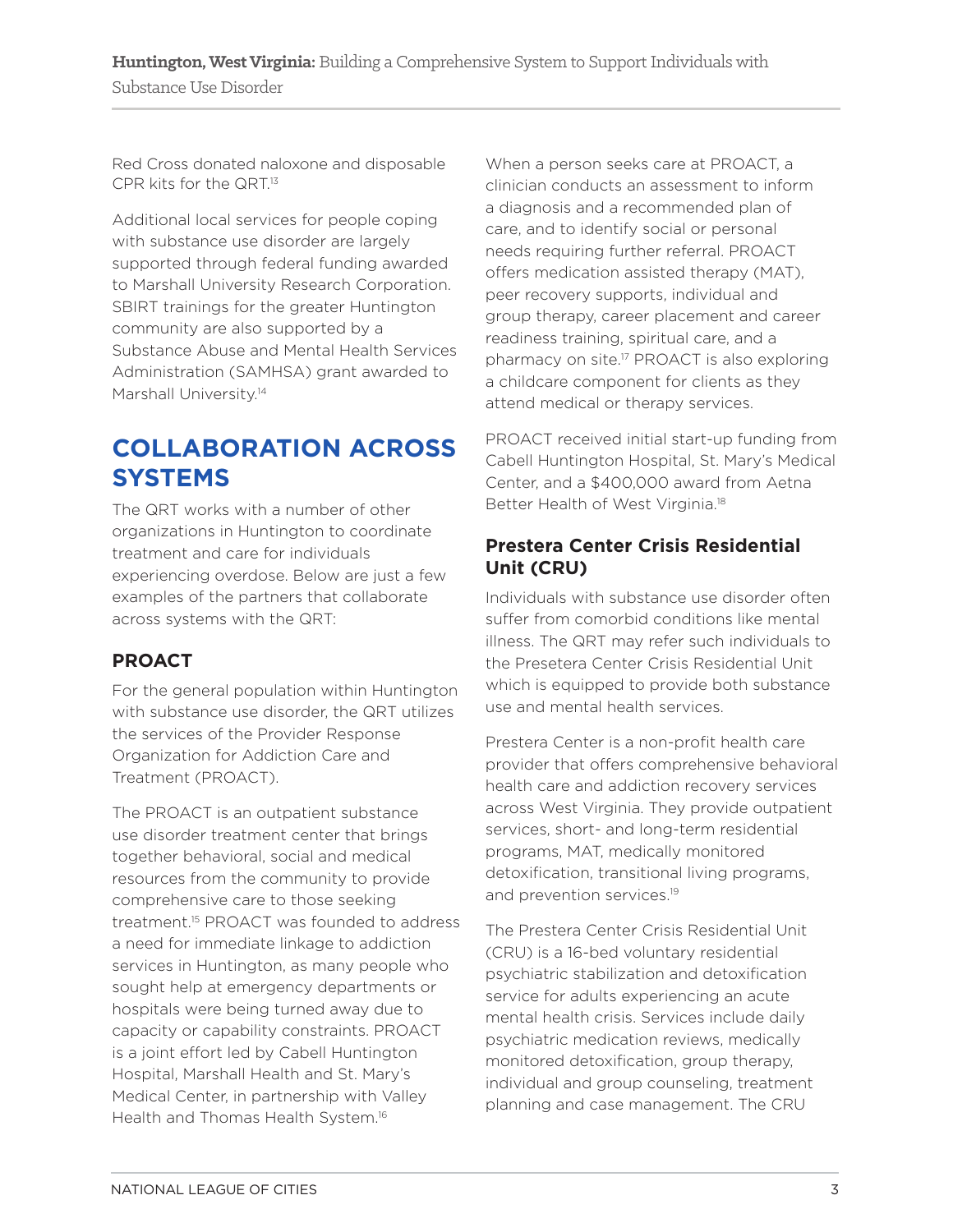provides less intensive services than those available in a psychiatric hospital and aims to prevent psychiatric hospitalization.20

#### **Project Hope for Women and Children**

Expecting or recent mothers with substance use disorder are a particularly vulnerable population. In 2018, Marshall University was awarded a five-year, \$2.6 million Substance Abuse and Mental Health Services Administration (SAMHSA) grant to launch Project Hope for Women and Children.<sup>21</sup> Project Hope for Women and Children is a Huntington-based, 18-unit living complex collaborating with the QRT to address the unique needs of new and expecting mothers coping with substance use.

Project Hope for Women and Children is a facility that provides American Society of Addiction Medicine (ASAM) level 3.5 services (i.e. clinically managed, high-intensity residential services provided by counselors designed to stabilize individuals to receive outpatient treatment for four to six months).<sup>22</sup> The complex allows mothers to live with their children while accessing treatment. Residents cannot be in active withdrawal, and must complete an intake assessment and medical exam before moving in. The complex provides individual and family counseling, peer support, and life skills coaching, and residents have access to medical and psychiatric care through Marshall Health.23,24,25

The QRT also works closely the legal system and law enforcement to work to find treatment placement for those currently jailed. The QRT does not require an individual to have overdosed to receive services so they also coordinate with certified peer recovery coaches at the Cabell Huntington Health Department and those at our homeless service providers such as the Huntington City Mission and Harmony House.

### **ROLE OF CITY LEADERSHIP**

The Huntington Mayor's Office of Drug Control Policy, established in 2014, initially consisted of three people: a former Huntington police officer, the city's fire chief, and the city's Director of Planning and Development. In its brief tenure, the office focused on identifying community needs, exploring innovative solutions that could be replicated or expanded in Huntington, and promoting collaboration. Through community collaboration programs such as the Cabell-Huntington Health Department, the city expanded its harm reduction program and its wellness efforts among the first responder community, trained faith community leaders who would join the QRT in dealing with substance use disorder and the stigma surrounding it, and expanded and/or initiated diversion and mental health services in the legal system through adult and juvenile drug courts.<sup>26</sup>

## **LESSONS LEARNED**

### **Responding to Challenges**

The QRT identified several challenges to reaching individuals in need, facilitating treatment adoption.

Contact for follow-up. The QRT team noted they often face challenges when determining accurate residence or contact information for individuals who have experienced an overdose. Individuals may be experiencing homelessness, may have overdosed at a public location, or may not be carrying valid identification.

#### Lack of infrastructure to facilitate treatment.

If the QRT is able to make contact with an individual who has experienced an overdose and that individual is willing to begin treatment, they may still encounter transportation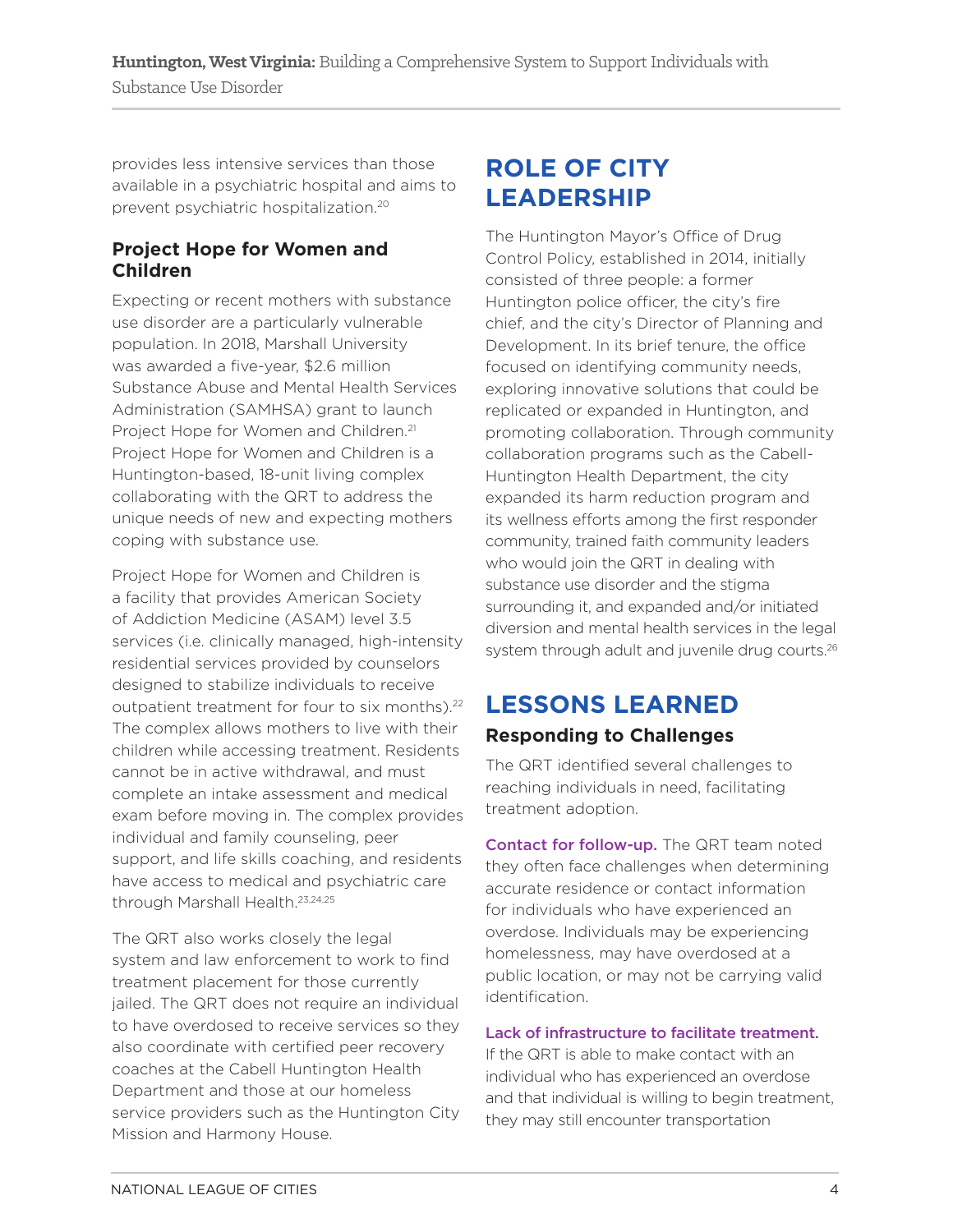barriers and/or a shortage of beds at addiction treatment facilities. Many individuals may require withdrawal management. The necessary coordination of this is a challenge for not only the QRT but treatment providers.

**Financing.** Program sustainability remains a challenge. Many of the initial services the QRT offers such as street outreach are not a billable to insurance providers. Consequently, the QRT is largely reliant on grant funding which may not always be renewed.

Prevention. Overall, the QRT has noted that its model lacks a proactive component. Often individuals are only referred to treatment after they experience an overdose.<sup>27</sup> Creating more robust interventions where high-risk individuals can be connected to treatment before experiencing a life-threatening overdose can help bolster preventive efforts in opioid use disorder.

The QRT is always exploring methods to improve their approach and has been working to proactively seek referrals from sources other than EMS call logs, such as peer networks. They also plan to enhance data collection, segment client data into demographic sets, tailor follow-up, and continually refine their model based on the impacts of these changes.<sup>28</sup>

### **Key Takeaways for City Leaders**

For other cities considering similar approaches to SUD, homelessness, and mental health issues, there are several key lessons that can be learned from Huntington's QRT model:

Using data to inform program planning. City

leadership should assess gaps in services and infrastructure before designing an intervention. This information can then be used to tailor programs to address areas of greatest need. City leadership should consider the benefits of implementing both proactive and reactive responses to crises that involve individuals coping with SUD, homelessness, and/or mental health issues.

Investments in partnerships. City leadership should invest in building strong, sustainable community partnerships and peer networks. Partners should be engaged early on in program development, strategic planning and grant applications, as well as program implementation. City leadership should aim to assemble a diverse coalition of stakeholders, which may include local government offices, hospitals, health care providers, behavioral health providers, law enforcement, and faith leaders, among others.

#### Engaging the community through

messaging. The QRT has deliberately framed substance use disorder as a primary care issue. Adopting this approach may help cities engage primary care providers and reduce stigma surrounding SUD, homelessness, and mental health issues.

#### Continuous evaluation to inform program

improvements. City leadership should continually assess and modify their approach, using data to inform programming whenever possible. Primary data collection is an important tool that cities can use to tailor their programs in response to specific, local needs.

Unless otherwise noted, all information is based on an interview with Marshall University School of Medicine, Department of Family and Community Health, Division of Addiction Science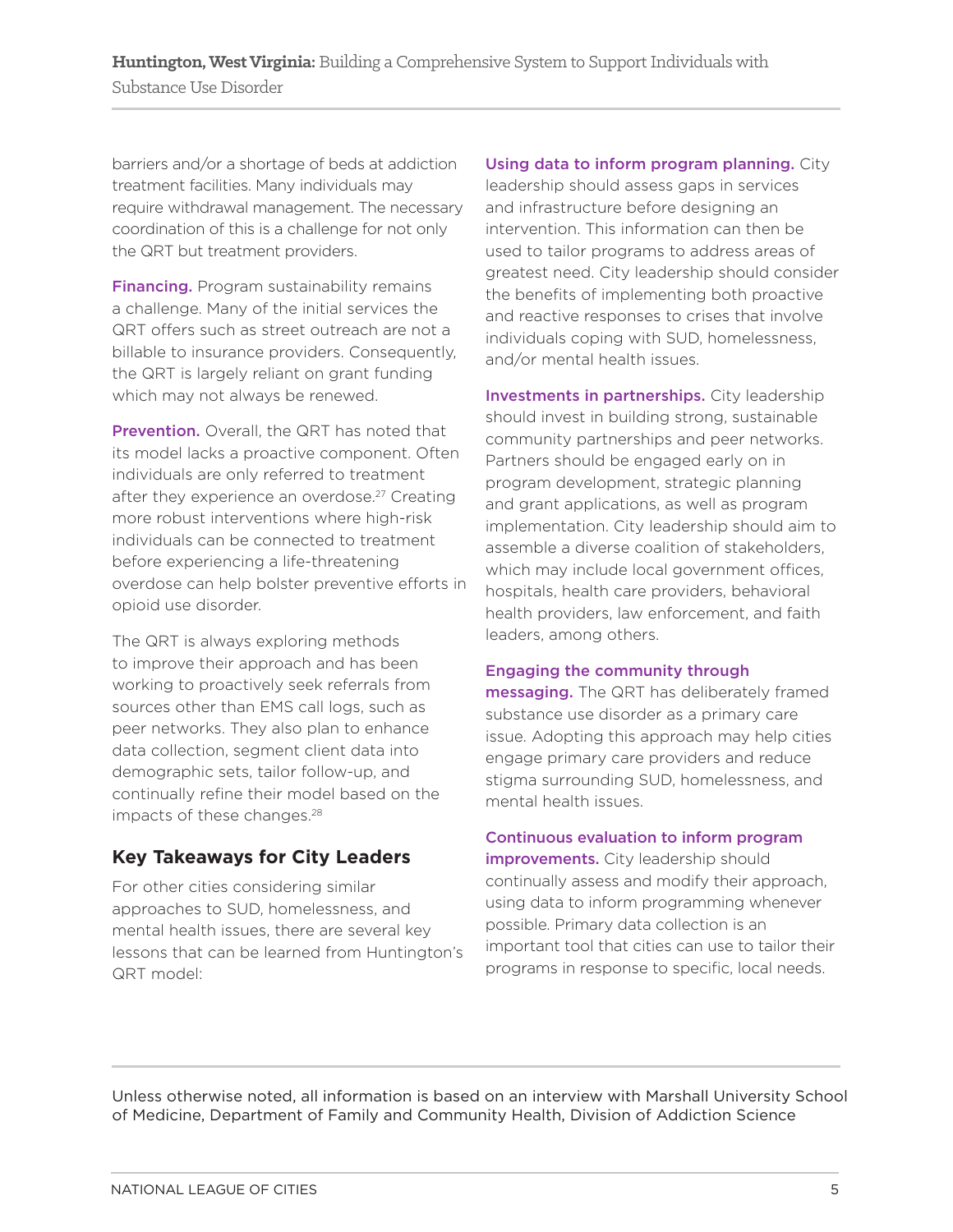# ENDNOTES

- 1 United States Census Bureau. "2013-2017 American Community Survey 5-Year Estimates. ACS Demographic and Housing Estimates: Sonoma County, CA; Fort Collins, CO; Huntington, WV; Indianapolis, IN; Manchester, NH; Philadelphia, PA; Raleigh, NC; Rapid City, SD; San Antonio, TX; Wichita, KS." https://factfinder.census.gov/bkmk/table/1.0/en/ ACS/17\_5YR/DP05/0500000US06097|312M300US22 6600827425|312M300US265805439460|312M300US2 69001836003|312M300US317003345140|312M300US3 79804260000|312M300US395803755000|312M300U S396604652980|312M300US417004865000|312M300 US486202079000.
- 2 United States Census Bureau. "2013-2017 American Community Survey 5-Year Estimates. ACS Demographic and Housing Estimates: California, Colorado, Indiana, Kansas, New Hampshire, North Carolina, Pennsylvania, South Dakota, Texas, West Virginia." https://factfinder.census.gov/bkmk/table/1.0/ en/ACS/17\_5YR/DP05/0400000US06|0400000US0 8|0400000US18|0400000US20|0400000US33|040 0000US37|0400000US42|0400000US46|0400000 US48|0400000US54.
- 3 United States Census Bureau. "2013-2017 American Community Survey 5-Year Estimates. Selected Economic Characteristics: California, Colorado, Indiana, Kansas, New Hampshire, North Carolina, Pennsylvania, South Dakota, Texas, West Virginia." https://factfinder.census.gov/bkmk/table/1.0/en/ ACS/17\_5YR/DP03/0500000US06097|312M300US22 6600827425|312M300US265805439460|312M300US2 69001836003|312M300US317003345140|312M300US3 79804260000|312M300US395803755000|312M300U S396604652980|312M300US417004865000|312M300 US486202079000.
- 4 National Center for Health Statistics. "Drug Overdose Mortality by State." (2019). https://www.cdc.gov/nchs/ pressroom/sosmap/drug\_poisoning\_mortality/drug\_ poisoning.htm.
- 5 Galofaro C. "4 Hours in Huntington: how the heroin epidemic choked a city." Associated Press. (2016). https://apnews. com/0c460888bdf248299915c961d872aa00.
- 6 Massey J, Kilkenny M, Batdorf S, et al. "Opioid Overdose Outbreak — West Virginia, August 2016." MMWR Morb Mortal Wkly Rep 2017;66:975–980. DOI: http://dx.doi.org/10.15585/mmwr.mm6637a3External.
- 7 Cordata Healthcare Innovations, LLC. https://www. cordatahealth.com/.
- 8 Cox L. "QRT: Huntington Quick Response Team." Presented at the Southern WV Summit on Substance Use Disorder. (2018). https://www.helpandhopewv.org/ sudsummit/docs/QRT%20-%20Larrecsa%20Cox.pdf.
- 9 Interview with Marshall University School of Medicine, Department of Family and Community Health, Division of Addiction Sciences.
- 10 Nash B. "Cabell County sees 40 percent drop in overdoses." The Herald-Dispatch. (2019). https://www.herald-dispatch.com/news/cabell-countysees-percent-drop-in-overdoses/article\_2aa435e0- 3d62-5ee7-9cf9-e3bffe75b202.html.
- 11 Id.
- 12 Cabell County EMS. "Cabell Co. EMS Overdose Reports, 2015-2018." (2019). https://www.heralddispatch.com/overdose-color-pdf/pdf\_2b55a0ce-0f07-11e9-8158-0f3810172d9d.html.
- 13 Orborne M. "QRT marks gains, lessons from first year." The Herald-Dispatch. (2019). https://www. herald-dispatch.com/news/qrt-marks-gains-lessonsfrom-first-year/article\_5acffcba-4926-11e9-ab85- 07e30349224f.html.
- 14 Marshall University. "What is SBIRT." https://www. marshall.edu/wellness/sbirt/sbirt-focus/.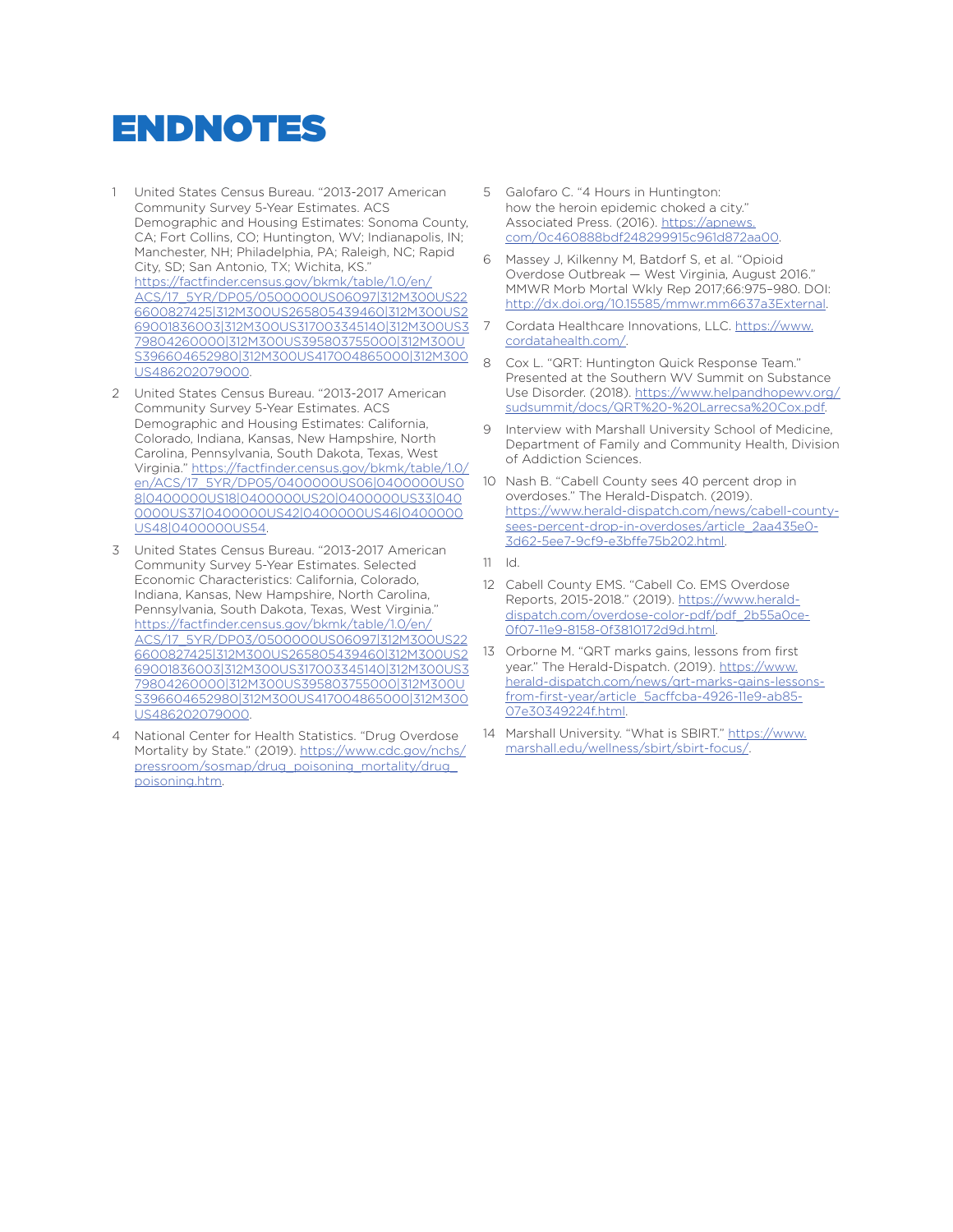- 15 PROACT. "About Us." PROACT. http://proactwv.com/ about-us/.
- 16 Nash B. "PROACT facility to open Oct. 1." The Herald-Dispatch. (2018). https://www.herald-dispatch.com/ news/proact-facility-to-open-oct/article\_0e178f8dec87-5761-9e53-84188c30a8b8.html.
- 17 PROACT. "About Us." PROACT. http://proactwv.com/ about-us/.
- 18 The Herald-Dispatch. "PROACT receives \$400K grant from Aetna." (2018). https://www.herald-dispatch. com/news/proact-receives-k-grant-from-aetna/ article\_272aa571-afa9-51d4-a2ab-2b10e0e18c60.html.
- 19 Prestera Center. "Services: Addiction Recovery." https://www.prestera.org/services/addictionsrecovery/.
- 20 Prestera Center. "Services: Crisis." https://www.prestera.org/services/crisis/.
- 21 Marshall University. "Marshall receives \$2.6 million grant for residential treatment facility." Marshall University. (2018). https://www.marshall.edu/ ucomm/2018/09/07/marshall-university-receives-2-6 million-grant-for-residential-treatment-facility/.
- 22 Marshall University. "Project Hope for Women and Children recognizes first graduates." Marshall University. (2019). https://www.marshall.edu/ ucomm/2019/07/01/marshall-healths-project-hopefor-women-children-recognizes-first-graduates/
- 23 Marshall University. "Marshall Health opens residential treatment facility for women and children." Marshall University. (2018). https://www.marshall. edu/ucomm/2018/12/06/marshall-health-opensresidential-treatment-facility-for-women-andchildren/.
- 24 Marshall University. "Marshall receives \$2.6 million grant for residential treatment facility." Marshall University. (2018). https://www.marshall.edu/ ucomm/2018/09/07/marshall-university-receives-2-6 million-grant-for-residential-treatment-facility/.
- 25 Huntington City Mission. 'Project Hope for Women and Children." https://www.huntingtoncitymission.org/ project-hope/.
- 26 Davis C. "Office of Drug Control Policy Making a Difference in Huntington." West Virginia Public Broadcasting. (2017). https://www.wvpublic.org/ post/office-drug-control-policy-making-differencehuntington#stream/0.
- 27 Cox L. "QRT: Huntington Quick Response Team." Presented at the Southern WV Summit on Substance Use Disorder. (2018). https://www.helpandhopewv.org/sudsummit/docs/ QRT%20-%20Larrecsa%20Cox.pdf
- 28 Id.